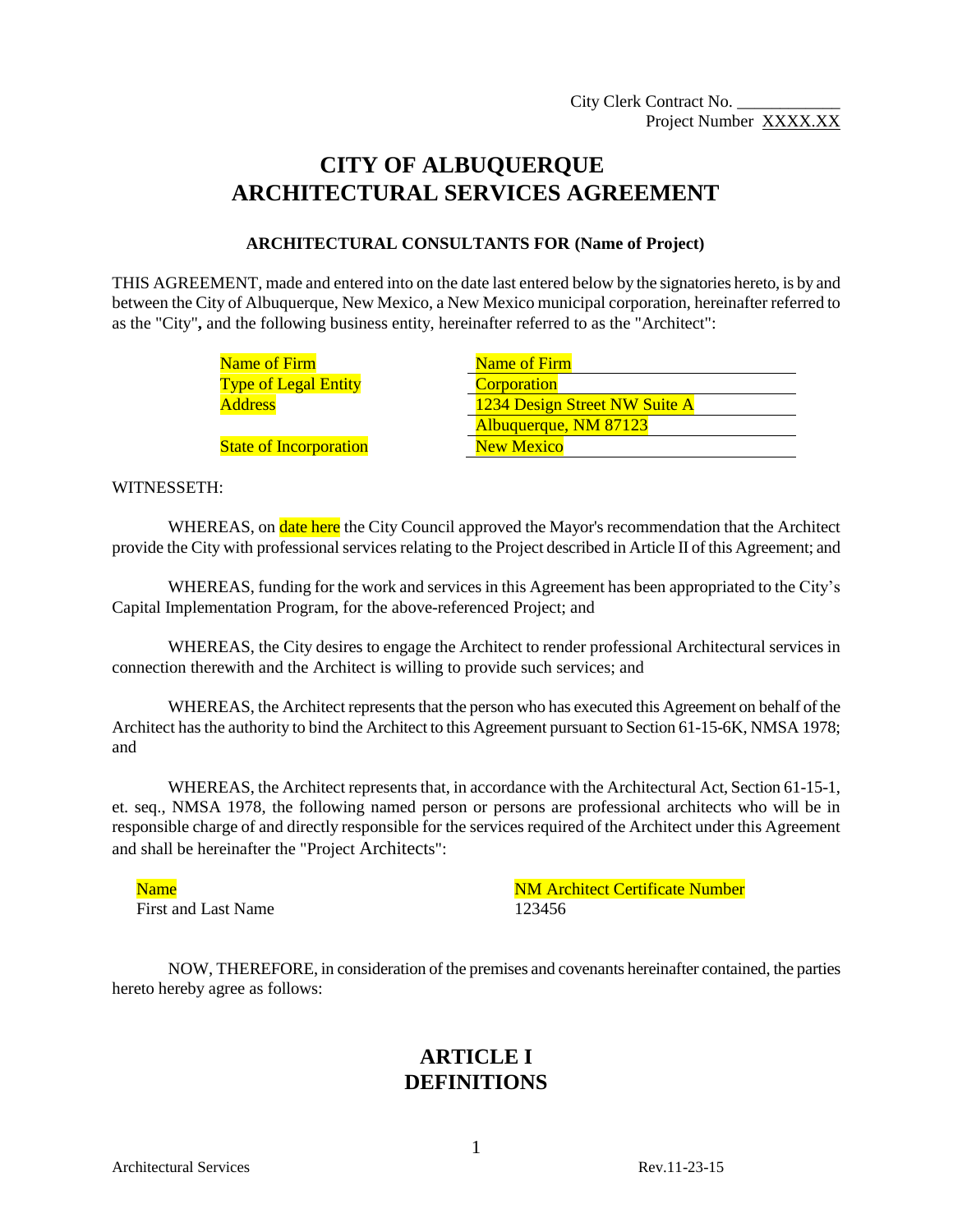- **A. Architect** means the firm named in this Agreement, which employs a person currently registered as an architect of New Mexico or the individual named in this Agreement who is a currently registered resident architect of New Mexico. In the instance of a firm, the term **"**Architect**"** shall include the Project Architects listed in this Agreement.
- **B. City Project Manager** means the City employee designated as the City's representative to the **Architect**.
- **C. Contractor** means the construction contractor or contractors awarded the contract by the City for the construction of the Project.
- **D. Deputy Director** means the Deputy Director of the City of Albuquerque's Department of Municipal Development, or its successor.
- **E. Estimated Construction Cost** means the total estimated cost for the construction of the project described in this Agreement, excluding fees, taxes and costs for legal and Architectural or other design professional services, right-of-way and land acquisition, administrative services, City project contingency funds, and all costs which are the responsibility of the City, or any costs for which design effort or activity by the Architect is incidental.

# **ARTICLE II DESCRIPTION OF PROJECT**

#### **(THIS LANGUAGE IS FOR EXAMPLE ONLY)**

Provision of architectural services to renovate the existing pool facility at Los Altos Park by a complete demolition of the existing building. The floor plan will be redesigned and expanded. The existing pool, mechanical and equipment will be kept with the renovation. The Scope of Services may include studies, analyses, site planning, pre-design, design development and/or construction phase services.

## **ARTICLE III SCOPE OF SERVICES**

The Architect shall perform professional services relevant to the Project in accordance with the terms and conditions set forth herein, and as provided in Exhibit I, Architect's Scope of Services, which is attached hereto and by this reference is incorporated herein and made a part of this Agreement as though set forth in full. If changes occur in the terms and conditions of this Agreement, scope of services, or the description of the Project, a supplemental agreement may be negotiated at the request of either party.

## **ARTICLE IV COMPENSATION**

**A. BASIC FEE:** The Architect shall be compensated on an hourly basis commensurate to the Schedule of Wage Rates listed below and pursuant to the services performed, provided the maximum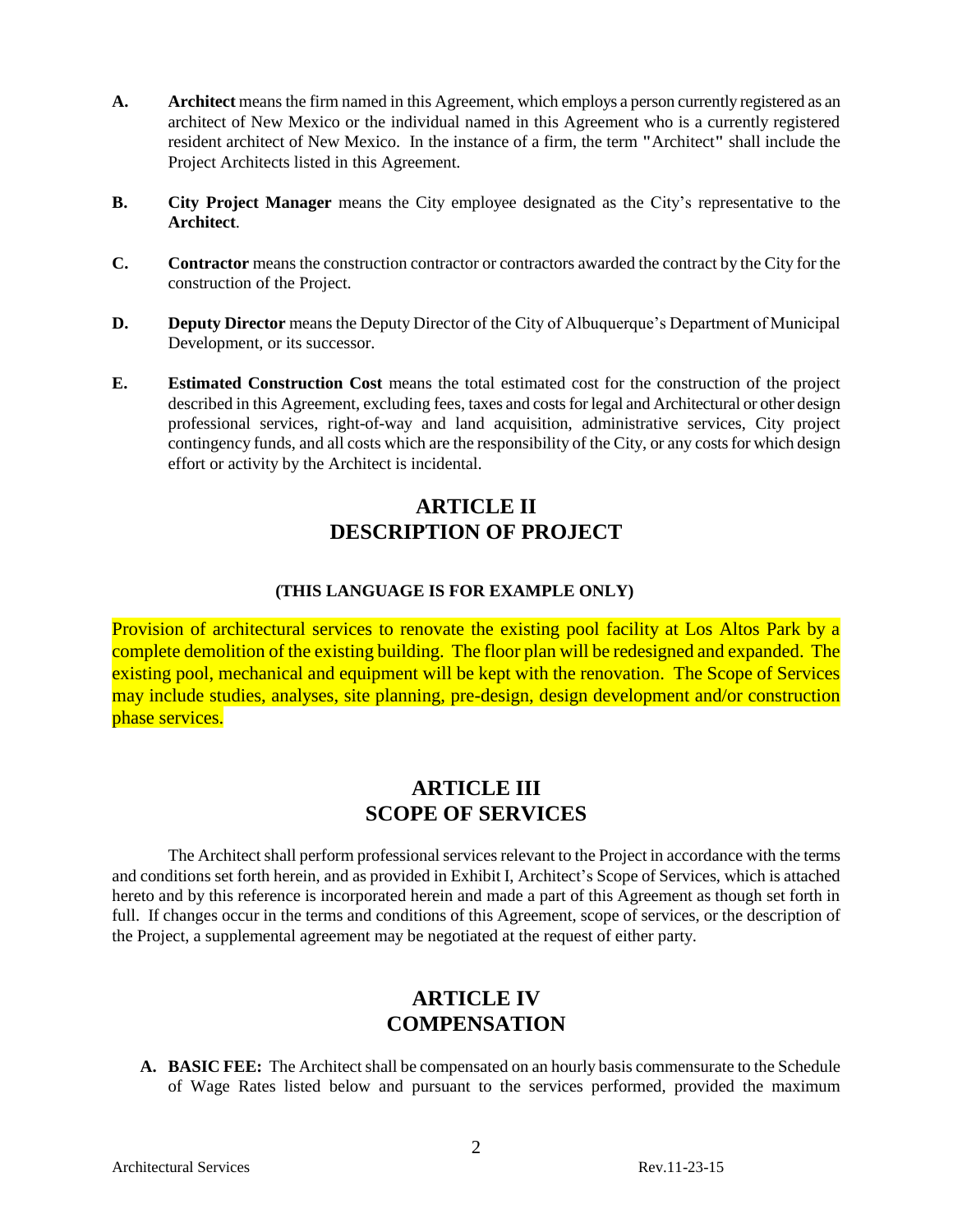compensation does not exceed the sum of \_\_\_\_\_\_\_\_\_\_\_\_\_\_\_\_ Dollars (\$\_\_\_\_\_\_), exclusive of gross receipts tax. Individual work authorization shall be approved by the City's Project Manager as

described in Exhibit I. The Architect shall abide by all provisions of both the Accountability in Government Ordinance (Section 2-10-1 COA) and the Inspector General Ordinance (2-17-1 COA).

#### **B. SCHEDULE OF WAGE RATES:**

- 1. Architect will be required to complete a PE 10-249 Pay Equity Report for all employees as part of this Agreement.
- 2. For the services rendered, the City shall pay the Architect at a rate of 2.97 times direct payroll cost which shall be defined as the product of the employee's basic hourly rate multiplied by the number of hours that employee expended on the project. The basic hourly rate shall be determined by dividing 40 hours into that employee's regular salary for a 40-hour week. Direct payroll costs shall not include any fringe benefits.
- 3. For additional services utilizing sub-contractors of professional consultants engaged for Architectural services; civil, structural, mechanical and electrical engineering services; and other professional specialty services the City shall pay at a rate of 1.1 timesthe amount billed to the Architect for such services.
- 4. Reimbursable services shall be paid at actual cost.

#### **C. PAYMENT SCHEDULE:**

- 1. Payments for the Architect'sservices may be made in monthly installments upon presentation of a detailed statement of the services rendered. Payment shall be subject to approval of the statement by the City's Project Manager.
- 2. Payments for approved reimbursable expenses, may be made monthly upon presentation of the Architect's invoices.
- **D. GROSS RECEIPTS TAX/NON-TAXABLE TRANSACTIONS:** The Architect may add any applicable gross receipts tax to the fees and other payments payable hereunder. The Architect shall use and require the use of non-taxable transaction certificates by consultants and suppliers whenever allowed by law. In all events, the Architect shall not include gross receipts taxes paid to others as a part of the base dollar amount upon which Architect calculates its gross receipts taxes when billing the Architect's fees and expenses to the City.

# **ARTICLE V OWNERSHIP AND USE OF DOCUMENTS**

**A.** Original construction document drawings, calculations, technical data, and data related specifically to the Project, designs, specifications, notes (including field notes), project manuals, and related documents and other work developed in the performance of this Agreement by the Architect shall vest in and shall become the sole property of the City whether the Project for which they are made is constructed or not. Production costs of such materials shall be included within the Architect's basic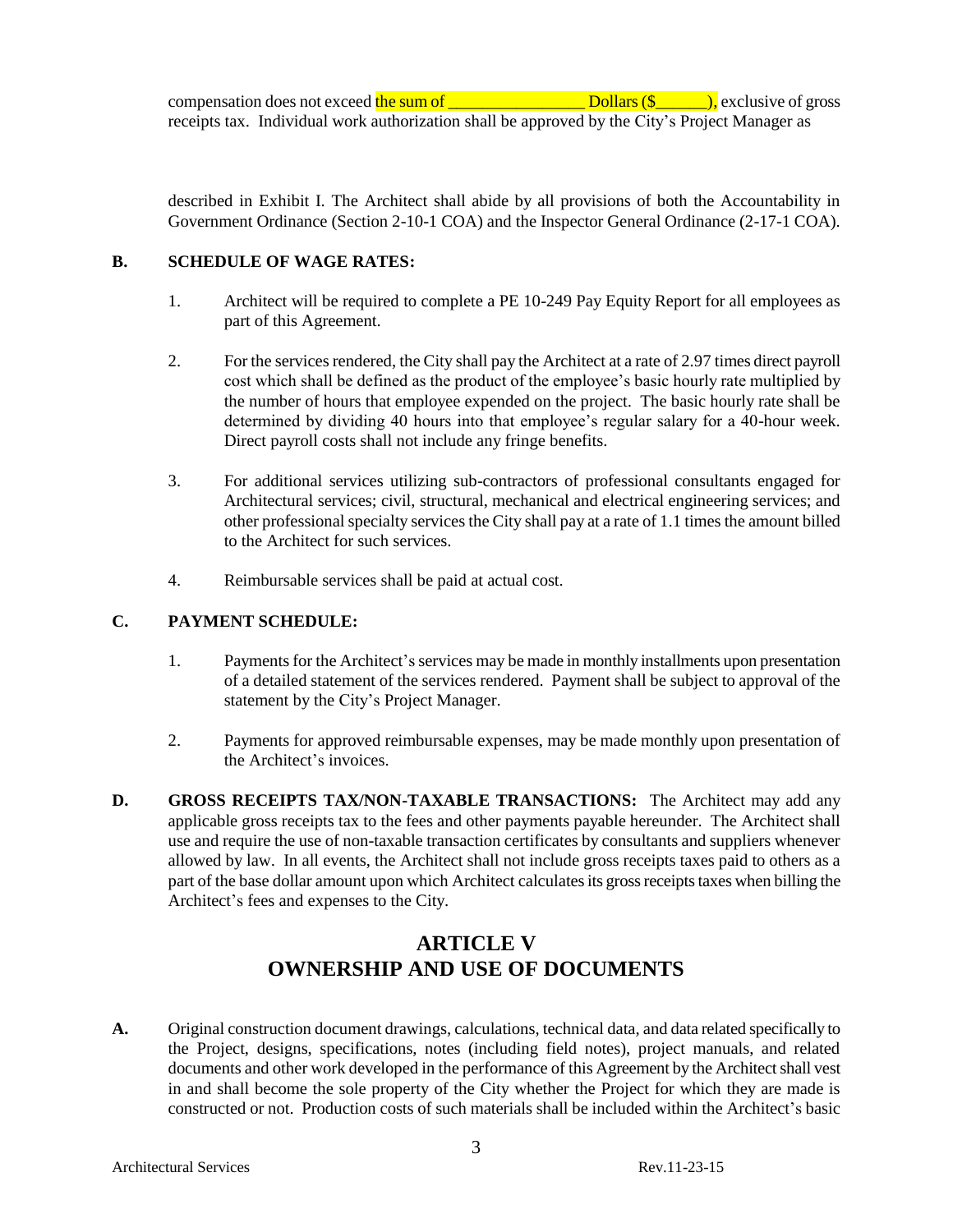fee. With respect to computer programs and computer data, the City, at its option and at its cost, may require that the Architect provide any and all computer licensing agreements necessary to permit the City to use computer programs and data related to the Project. As part of the Basic Fee, the Architect may maintain and retain a complete reproducible set of any and all record documents developed under this Agreement. Delivery of original documents shall not be required by the City prior to completion of the performance or termination of this Agreement. Electronic data delivered to and accepted by the City shall not include the professional stamp or signature of an engineer or Architect. City agrees that Architect shall not be liable for claims, liabilities or losses arising out of, or connected with, the decline of accuracy or readability of electronic data due to inappropriate storage conditions or duration.

- **B.** All documents, including drawings and specifications prepared by the Architect pursuant to this Agreement, are instruments of service in respect to the Project. They are not intended or represented by the Architect to be suitable for reuse by the City on any other project except as provided in Paragraph E below.
- **C.** The original drawings may be marked by the City or the Architect to designate the restrictions of use of these documents as set forth in this Article.
- **D.** Copyright: no reports, maps, or other documents produced in whole or in part under this Agreement shall be the subject of an application for copyright by or on behalf of the Architect. However, the Architect may use these documents as reference and research materials and as representations of the design of the Project, including photographs of the work among the Architect's promotional and professional materials, provided however that such documents and materials shall not include the City's confidential or proprietary information in the event the City has previously advised Architect in writing of matters that the City considers confidential or proprietary. The City shall provide professional credit for the Architect in promotional materials for the Project if so requested, in writing, by the Architect.
- **E.** The City acknowledges the Architect's construction documents, including the accepted electronic versions of such documents, as instruments of professional service. Nevertheless, the plans and specifications prepared under this Agreement shall become the property of the City upon completion of the work and payment in full of all fees due the Architect. The City agrees, to the fullest extent permitted by law, to indemnify and hold the Architect harmless from claim, liability or cost arising or allegedly arising out of any unauthorized modification or misuse of the construction documents by the City or any person or entity that acquires or obtains the plans and specifications from or through the City. This indemnity provision is subject to Section 56-7-1, NMSA 1978, as amended.
- **F.** The City shall make accessible to the Architect, but not copy, all of its maps, records, reports, or other data pertinent to the services to be performed by the Architect pursuant to this Agreement, and also make accessible any other maps, records, or other materials available to the City from any other public agency or body.
- **G.** In the event the City requires additional copies of the documents prepared under this Agreement prior to the Architect's delivery of the original documents to the City, the Architect agrees to promptly provide copies upon request, and the City agrees to reimburse the Architect for reasonable costs of reproduction, not to exceed actual costs of reproduction, including labor costs expended in providing the requested copies.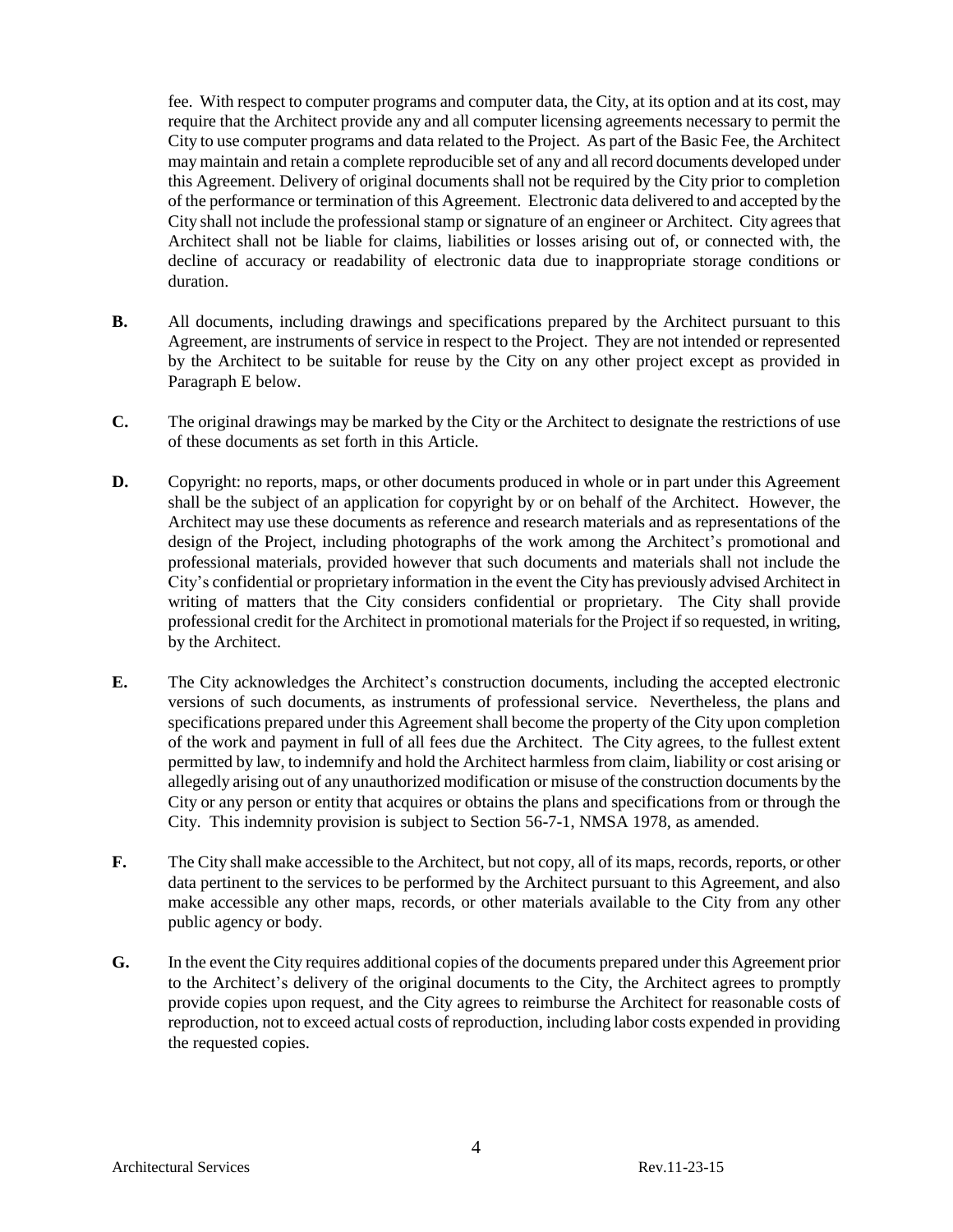## **ARTICLE VI ACCOUNTING PROCEDURES AND RECORDS REQUIRED**

- **A.** Records of expenses by the Architect and its consultants pertaining to all services provided under this Agreement (other than lump sum fees) shall be kept on the basis of generally accepted accounting principles and shall be available at mutually convenient times to the City or the City's authorized representative, but only if requested by the Chief Administrative Officer or the Office of Internal Audit. The City shall have the right to audit all such records and billings both before and after payment. Payment under this Agreement shall not foreclose the right of the City to recover excessive or illegal payments.
- **B.** Required records of expenses shall be kept by the Architect and its consultants and shall be available to the City until all applicable Statutes of Limitations have run, and this Article VI shall survive and continue beyond the termination of any other terms of this Agreement.
- **C.** In the event the City audits the Architect's records, pursuant to this Article, Architect shall make available to the City for examination all of the Architect's records with respect to all matters covered by this Agreement and shall permit the City to audit, examine, and make copies at its own expense, excerpts or transcripts from all such records, and to make audits including, but not limited to: all contracts; invoices; materials; payrolls; records of personnel, to the extent allowed by law; conditions of employment and other data relating to all matters covered by this Agreement. The Architect and its subconsultants shall not be compensated under this Agreement for its time or any costs incurred in complying with this paragraph.

## **ARTICLE VII SUSPENSION AND TERMINATION OF AGREEMENT**

- **A. PROJECT SUSPENSION:** If the Project is suspended for more than three (3) months or abandoned in whole or in part, the Architect shall be compensated for its services performed prior to receipt of written notice from the City of such suspension or abandonment, together with expenses then due. If the Project is resumed after being suspended for more than three (3) months, the Architect's compensation shall be subject to renegotiation. In the event fees cannot be agreed upon, the Citymay select another Architect, and the Architect shall be entitled to no further fees.
- **B. TERMINATION:** If either party should fail to fulfill in timely and proper manner its obligations under this Agreement, or if either party should violate any of the covenants, agreements, or stipulations of this Agreement, such party, in addition to remedies available under the terms of this Agreement thereupon shall have the right to terminate this Agreement by giving written notice to the other party of such termination and specifying the effective date thereof at least fifteen (15) days before the effective date of such termination. The Architect shall be responsible for all direct and consequential costs and damages which may arise out of the Architect's failure to complete the services in accordance with the schedule of Architect's services defined in or pursuant to this Agreement, provided however, that the Architect shall not be responsible for damages caused by the City's delay. The Architect shall not be entitled to delay damages against the City for delay of the performance of this Agreement caused by the City or any third parties.
	- **1. Termination Due to Abandonment:** In the event that the Project is abandoned by the City, the City may terminate this Agreement at any time by giving at least fifteen (15) days written notice to the Architect.

5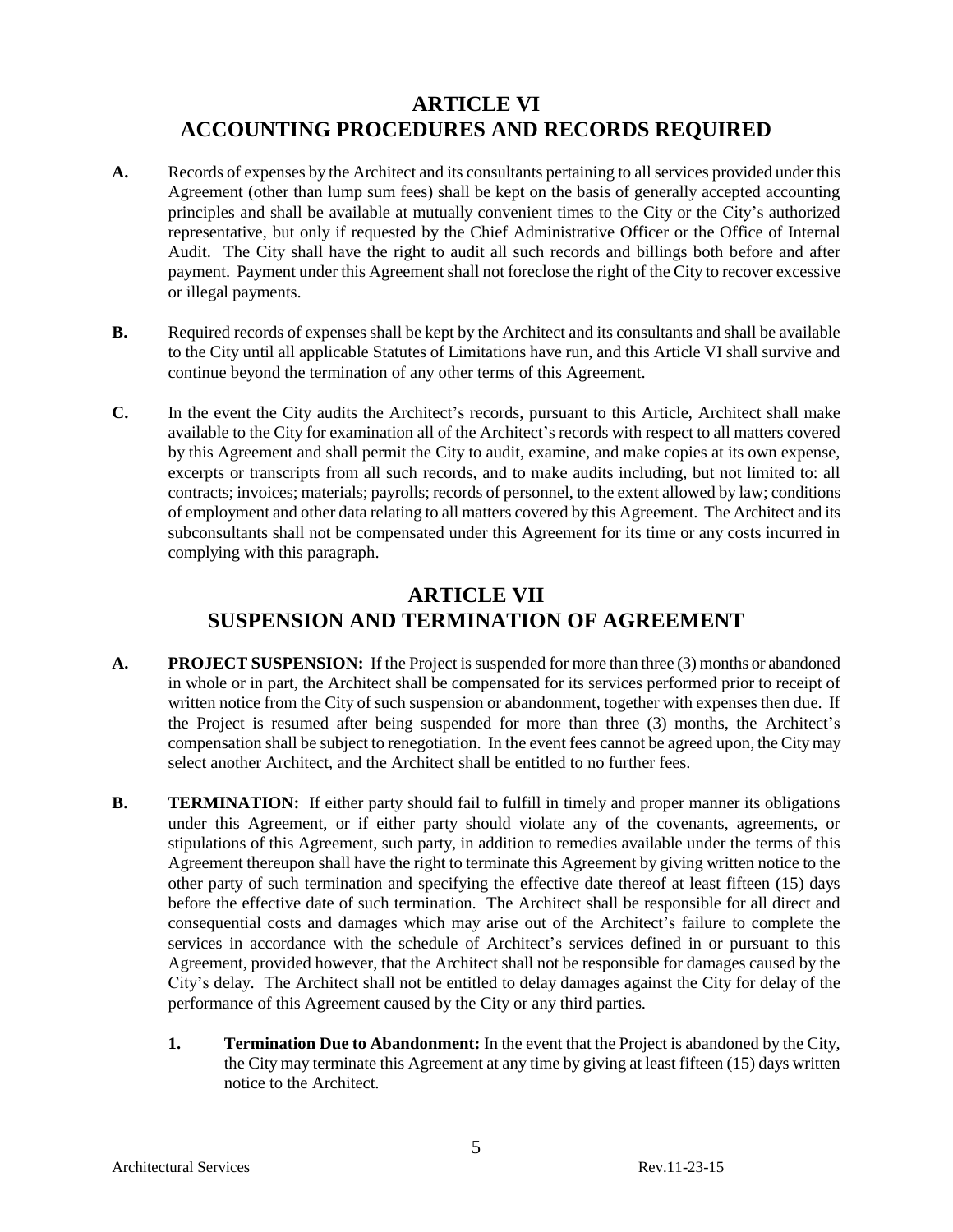- **2. Termination for convenience of the City:** The City may terminate this Agreement, in whole or in part, for the City's convenience at any time by giving at least fifteen (15) days written notice to the Architect.
- **3. Termination Due To Non-Funding:** In the event the construction project funds out of which this Agreement is funded are depleted to the extent the funds are inadequate for the City to make the payments required pursuant to this Agreement, the City may terminate this Agreement by giving at least ten (10) days written notice to the Architect.
- **4. Effect of Termination:** Upon Architect's receipt of a notice of termination, the Architect shall promptly discontinue all services affected, unless otherwise directed in writing by the City. All finished or unfinished documents, data, sketches, calculations, summaries, estimates, records, schedules, studies, surveys, drawings, maps, models, photographs, reports, and such other information and data accumulated in the performance of services under this Agreement, whether complete or in progress, prepared by the Architect under this Agreement shall become the City's property, regardless of the cause for termination. The Architect shall be entitled to receive compensation for actual work satisfactorily completed hereunder, including reimbursable expenses authorized by City which are then due, but shall not be entitled to recover any consequential damages, including, but not limited to loss of anticipated profits, for any termination allowed pursuant to this Article. In the event of termination for convenience, the City may take over the work of the Project and continue the Project by contract with another party or with its own staff.
- **C. GIVING NOTICE:** The time required to give notice in this Article VII shall begin to run from and including the date of the postmark of the letter of termination or date of personal delivery.

# **ARTICLE VIII STANDARD OF CARE**

The Architect agrees that it and its employees shall possess the experience, knowledge, and character necessary to qualify them individually for the particular duties they perform in connection with the services to be performed under this Agreement. These services shall be performed in accordance with the standards of the profession. Architect further agrees that it will require its consultants, subconsultants, joint venturers, and agents to agree with Architect that they possess the experience, knowledge, and character necessary to qualify them individually for the particular duties that are performed in connection with the services to be performed for the Architect on the projects. Such agreement by consultants, subconsultants, joint venturers, and agents shall further provide that the services required of them shall be performed in accordance with the standards of their profession and shall not be construed as a diminution of Architect's liability and responsibilities to the City.

# **ARTICLE IX INDEMNIFICATION**

**A.** The Architect agrees to defend, indemnify, and hold harmless the City and its officers, and employees from and against all suits, actions, or claims of any character brought against the City because of any injury or damage received or sustained by any person, persons, or property arising out of or resulting from any negligent act, error, or omission of the Architect, its agents or its employees arising out of the performance of this Agreement. Nothing in the Agreement shall be construed to require the Architect to defend, indemnify, and hold harmless the City, its officers, and employees from and against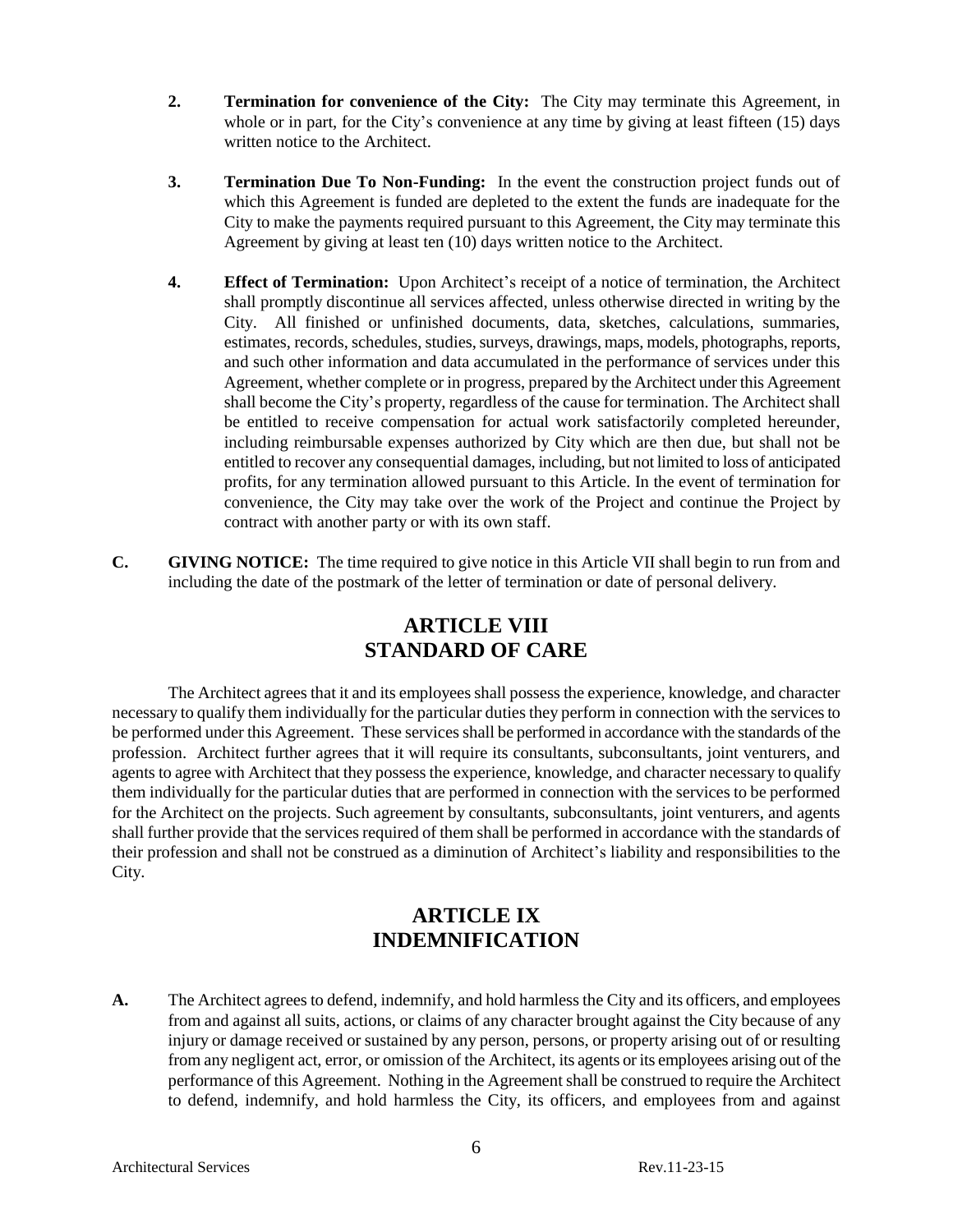liability, claims, damages, losses or expenses, including attorneys fees, arising out of bodily injury to persons or damage to property caused by or resulting from in whole or in part the negligence, act or omission of the City, its officers and employees or any legal entity for whose negligence, acts, or omissions any of them may be liable, as to liability, claims, damages, losses or expenses, including reasonable attorneys fees, arising out of the preparation or approval of maps, drawings, opinions, reports, surveys, change orders, designs or specifications by the City, or the agents or employees or officers of the City or the giving or failure to give directions or instructions by the City or agents or employees or officers of the City where such giving or failure to give directions or instructions is the primary cause of bodily injury to persons or damage to property. Receipt by the City of the Architect's services under this Agreement and City authorization for the Architect to proceed with the various phase of services shall not be construed as approval of the Architect's work product by the City or as the giving of instructions or directions by the City. This indemnification provision is subject to the limitations and provisions of Section 56-7-1, NMSA 1978.

**B.** The Architect's time and expenses spent defending allegations in claims or lawsuits that the Architect was negligent shall be at the Architect's own expense, and the Architect shall cooperate with the City in defending claims and lawsuits arising out of the negligence of the Architect. This will not require of the Architect analyses, computations, and other Architectural work, which is not in the scope of this Agreement.

# **ARTICLE X FINAL PAYMENT**

The Architect, by its acceptance of final payment of the amounts due under this Agreement, releases the City, its officers and employees, from all liabilities and obligations for fees and costs due under this Agreement including, but not limited to, all damages, losses, costs, liability, and expenses (including, but not limited to, attorneys' fees and costs of litigation) that the Architect may have. All representations, including standard of care issues, made in this Agreement will survive final payment and termination or completion of this Agreement.

## **ARTICLE XI GENERAL AND SPECIAL PROVISIONS**

- **A. COMPLIANCE WITH LAWS:** The Architect agrees to perform this Agreement in compliance with all Federal, State, and local codes, regulations, ordinances, and laws in effect at the time of contracting.
- **B. GOVERNING LAW:** This Agreement shall be governed exclusively by the provisions hereof and by the laws of the State of New Mexico.
- **C. CONTRACT FOR CONSTRUCTION: ARCHITECT'S STATUS:** The extent of the Architect**'s**  duties and responsibilities, the Architect's relationship with the Contractor, and the limitations of the Architect's authority during the Construction Phase of this Agreement shall be in accordance with the General Conditions contained in the **City of Albuquerque Standard Specifications for Public Works Construction** and all Supplemental General Conditions thereto, which are in effect on the date of execution of this Agreement or such other or additional General Conditions of the Construction Contract, as specified in Exhibit I, Architect's Scope of Services of this Agreement, all of which are incorporated herein as though set forth in full. The term "Engineer" shall be replaced with the term "Architect" throughout said General Conditions. Such General Conditions and supplements thereto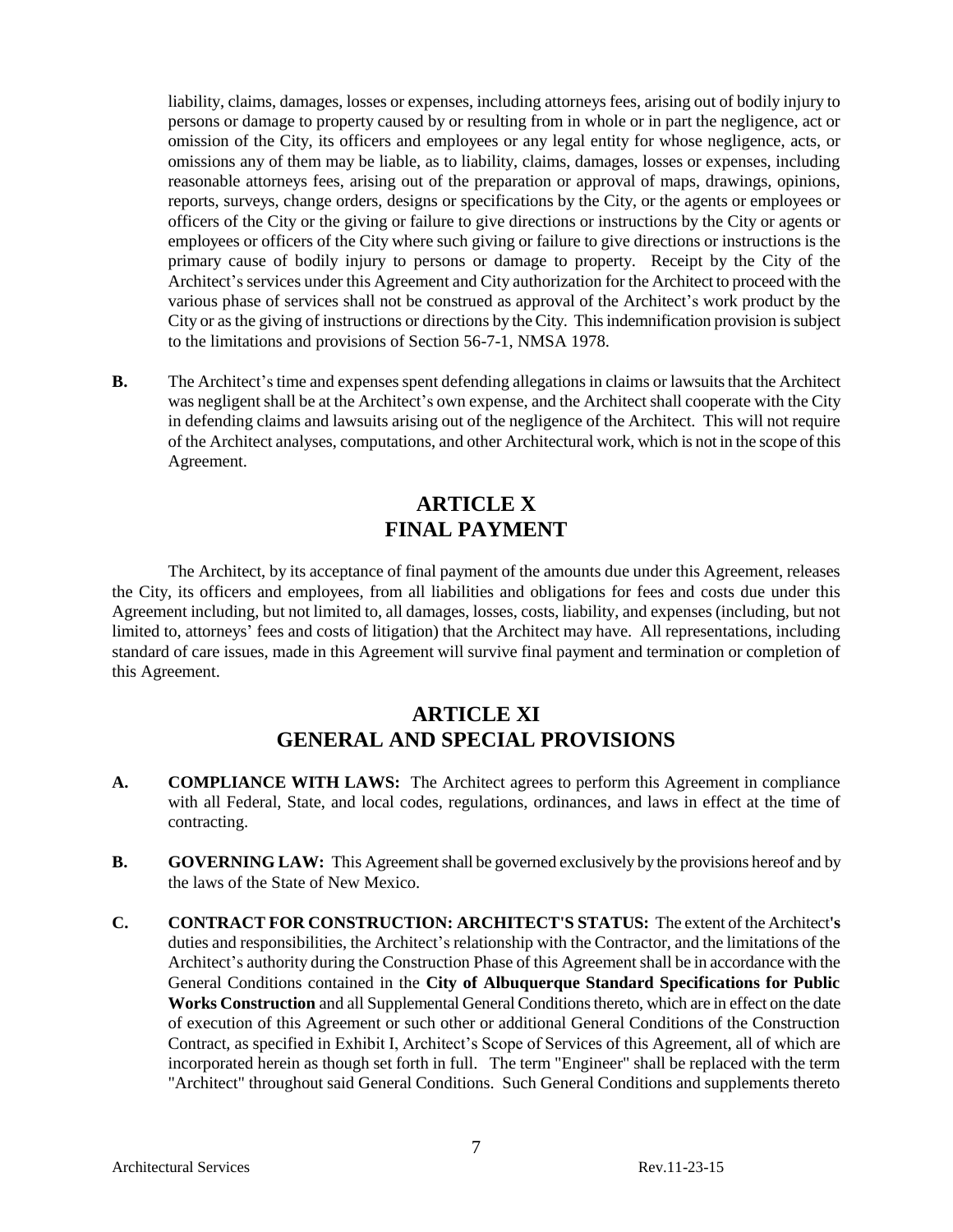shall not be modified without the Architect's written consent to the extent such changes effect the Architectural services required by this Agreement.

- **D. INDEPENDENT CONTRACTOR STATUS:** The Architect, and its agents and employees, are independent contractors performing professional and technical services for the City and are not employees of the City**.** The Architect**,** and its agents and employees, shall not as a result of this Agreement accrue leave or retirement, and shall not be entitled to insurance or bonding benefits or coverage, and shall not be entitled to use City vehicles, or any other benefits afforded to employees of the City as a result of this Agreement.
- **E. TERM:** The Term of this Agreement shall be eight years commencing on the date executed by the City. The Architect shall perform the services required by this Agreement as expeditiously as is consistent with professional skill and care and the orderly progress of the Work. Failure of the Architect to perform in such a manner shall constitute a basis for termination and/or withholding of payment until timely performance is achieved by the Architect. For purposes of this paragraph, the failure of the Architect to meet the performance schedule of Exhibit III of this Agreement or any extension thereof authorized by the City shall be a failure to perform expeditiously and consistently with professional skill and care.
- **F. TIME OF ESSENCE:** All time limits stated in this Agreement are of the essence in the performance of this Agreement.

#### **G. ARCHITECT'S CHANGE OF STATUS:**

- **1. Assignment of Contract:** Neither party shall assign or transfer any interest in this Agreement or assign any claims for money due or to become due under this Agreement without the prior written consent of the other party.
- **2. Joint Venture:** In the event the Architect proposes to perform this Agreement as part of a joint venture, all such joint venture Agreements shall be reviewed by and meet the requirements of the Deputy Director and made an incorporated exhibit to this Agreement. Such joint venture Agreements shall clearly identify the duties and responsibilities of each joint venturer as such duties and responsibilities relate to the performance of this Agreement.
- **3. Mergers, Dissolution, Successors, and Assigns:** The Architect agrees that during the term hereof it will maintain its existing business structure and will not dissolve or otherwise dispose of all or substantially all of its assets and will not consolidate with or merge into another business structure or permit one or more other business structures to consolidate or merge into it, unless the surviving, resulting, or transferor business structure, as the case may be, (1) is capable of performing, and agrees in writing to perform all of the obligations of the Architect hereunder; (2) qualifies to do business in the State of New Mexico, including providing a legal registered architect of New Mexico as Project Architect; and (3) the Deputy Director approves of the firm or individual architect, or new architect, if any, who is to proceed with the performance of this Agreement. The terms and provisions hereof shall extend to and be binding upon and inure to the benefit of the successors and assigns of the respective parties hereto. The failure of the Architect to comply with the foregoing provisions of this paragraph shall constitute a default of this Agreement by the Architect.
- **4. Project Architect/Change of Status:** The Deputy Director shall have sole discretion to determine whether the Project Architect(s) or which of them, or the firm named as Architect in this Agreement shall continue to have all contract rights under this Agreement and continue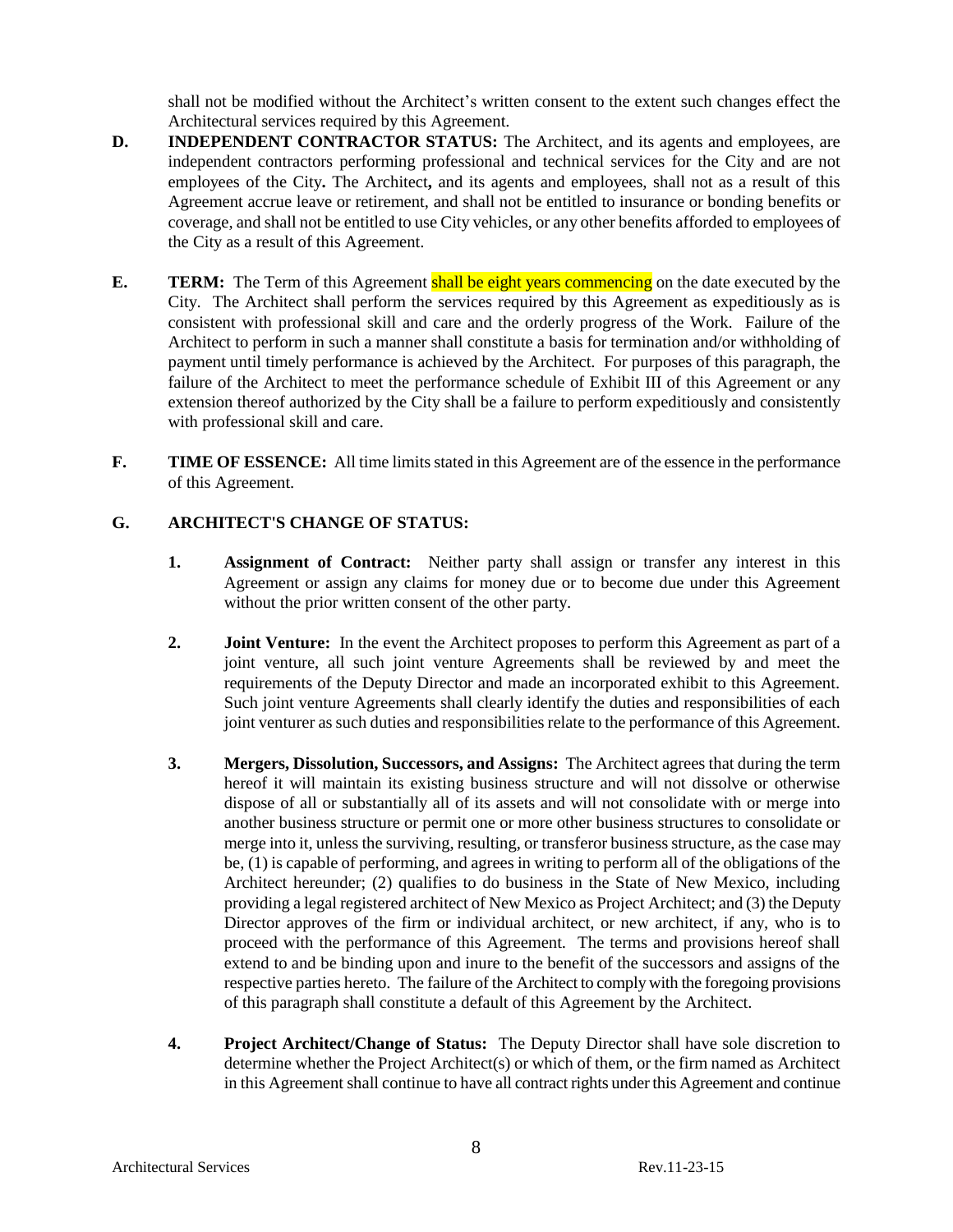to represent the City under this Agreement in all instances where all or some of the Project Architects cease to be associated with the firm named in this Agreement.

**5. Subcontracting:** In the event that the Architect subcontracts out any portion of its duties or responsibilities under this Agreement or if the Architect hires subconsultants to assist it with its duties or responsibilities under this Agreement, the Architect shall require that all terms of this Agreement applicable to the subconsultant, subcontractor, or joint venturer shall be incorporated into any contract or agreement entered into with such subconsultant, subcontractor, or joint venturer, and the City shall be entitled to receive a copy of all such contracts or agreements from the Architect.

#### **H. CONTRACT INTERPRETATION:**

- **1. Severability:** If any clause or provision in this Agreement is illegal, invalid, or unenforceable under present or future laws effective during the term of this Agreement, then and in that event, it is the intention of the parties hereto that the remainder of this Agreement shall not be affected thereby.
- **2. Waiver:** No provision of this Agreement shall be deemed to have been waived by either party unless such waiver is in writing, signed by the party making the waiver and addressed to the other party, nor shall any custom or practice which may evolve between the parties in the administration of the terms of this Agreement be construed to waive or lessen the right of either party to insist upon the performance of the other party in strict accordance with the terms of this Agreement. Further, the waiver by any party of a breach by the other party or any term, covenant, or condition hereof shall not operate as a waiver of any subsequent breach of the same or any other term, covenant, or condition thereof.
- **3. Gender, Singular/Plural:** Words of any gender used in this Agreement shall be held and construed to include any other gender, and words in the singular number shall be held to include the plural, unless the context otherwise requires.
- **4. Captions and Section Headings:** The captions and section headings contained in this Agreement are for convenience of reference only, and in no way limit, define, or enlarge the terms, scope, and conditions of this Agreement.
- **5. Multiple Originals:** This document may be executed in counterparts, each of which shall be deemed an original.
- **6. Entire Agreement:** This Agreement represents the entire contract between the parties and, except as otherwise provided herein, may not be amended, changed, modified, or altered without the written consent of the parties hereto. This Agreement incorporates all of the conditions, agreements, and understandings between the parties concerning the subject matter of this contract, and all such conditions, understandings, and agreements have been merged into this written Agreement. No prior condition, agreement, or understanding, verbal or otherwise, of the parties or their agents shall be valid or enforceable unless embodied in this written Agreement.
- **7. Interchangeable Terms:** For purposes of all provisions within this Agreement and all attachments hereto, the terms "Agreement" and "Contract" shall have the same meaning and shall be interchangeable.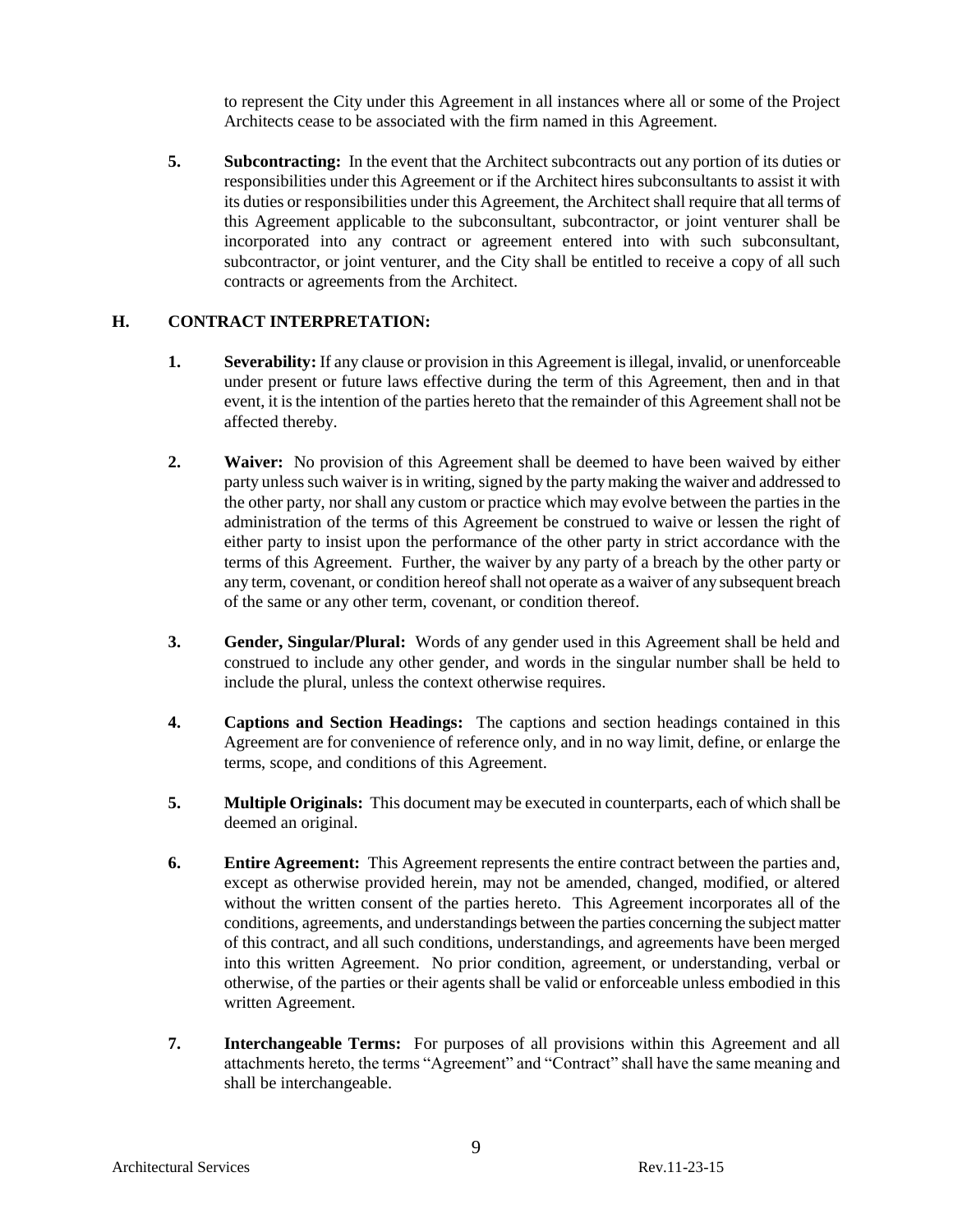- **8. Words and Phrases:** Words, phrases, and abbreviations, which have well-known technical or trade meanings used in the Contract Documents shall be used according to such recognized meanings. In the event of a conflict, the more stringent meaning shall govern.
- **9. Relationship of Contract Documents:** All documents attached to this Agreement or incorporated into this Agreement are complementary, and any requirement of one contract document shall be as binding as if required by all.
- **10. Exhibits, Certificates, Documents Incorporated and Attachments:** Incorporation by Reference: All certificates, documents, exhibits, attachments, riders, and addenda referred to in this Agreement, including but not limited to the exhibits referred to in this Agreement, as well as those listed hereinafter and those which are within the standard of care of the industry, are hereby incorporated into this Agreement by reference and made a part hereof as though set forth in full in this Agreement to the extent they are consistent with its conditions and terms. The following exhibits are attached hereto and incorporated herein as though set forth in full:

| (a)                         | <b>Exhibit I:</b>   | Architect's Scope of Services    |
|-----------------------------|---------------------|----------------------------------|
| (b)                         | <b>Exhibit II:</b>  | City's Responsibilities          |
| $\left( \mathbf{c} \right)$ | <b>Exhibit III:</b> | Project Schedule                 |
| (d)                         | <b>Exhibit IV:</b>  | <b>Basic Hourly Fee Schedule</b> |

**I. FORMAL NOTICES:** All notices herein provided to be given, or which may be given, by either party to the other shall be deemed to have been fully given when made in writing and deposited in the United States mail, postage prepaid. In the instance of termination of this Agreement, notice shall be sent by certified mail, addressed as follows:

> Deputy Director, Department of Municipal Development City of Albuquerque P.O. Box 1293 Albuquerque, New Mexico 87103

> > Name of Firm 1234 Design Street NW Suite A Albuquerque, NM 87123

Nothing herein contained shall preclude the giving of any such written notice by personal service. The address to which notices shall be mailed to either party may be changed by written notice given by such party to the other as hereinabove provided. In addition, nothing contained herein shall preclude the transmission of routine correspondence, messages, and information between the respective parties to this agreement, either at the project site or at the home offices of either party, or by an official of either party or their representatives.

**J. ETHICS AND CAMPAIGN PRACTICES:** The Architect agrees to provide the Board of Ethics and Campaign Practices of the City of Albuquerque (the "Board") or its investigator with any records or information pertaining in any manner to this Agreement, or both, whenever such records or information are within the Architect's custody, are germane to an investigation authorized by the Board, and are requested by the Board. The Architect further agrees to appear as a witness before the Board as required by the Board in hearings concerning ethics or campaign practices charges heard by the Board. The Architect agrees to require that all subconsultants employed by Architect for services performed for this Agreement shall agree to comply with the provisions of this paragraph. The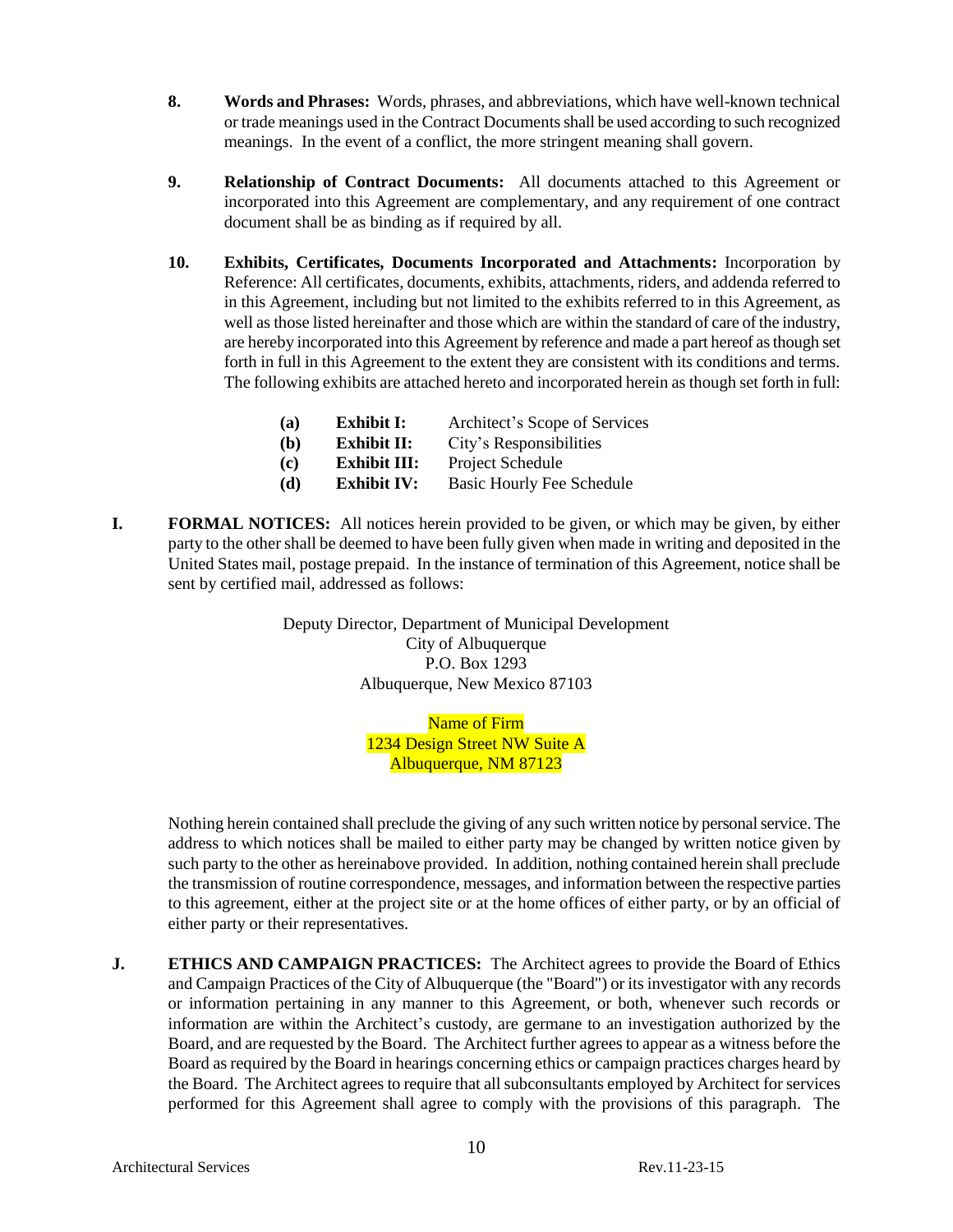Architect and its subconsultants shall not be compensated under this Agreement for its time or any costs incurred in complying with this paragraph.

- **K. CONFLICT OF INTEREST:** The Architect warrants that it currently has no interest and shall not acquire any interest, direct or indirect, which would conflict in any manner or degree with the performance of services required under this Agreement. The Architect further covenants that, in the performance of this Agreement, no person having any such interest shall be employed by the Architect**.** The Architect also agrees that neither it nor anyone employed by it shall have an interest, direct or indirect, in any company hired for the Project as Contractor, subcontractor, supplier, or manufacturer, except for those areas of construction for which the City provides construction phase inspection that is independent of the Architect**.**
- **L. LIMIT ON AUTHORITY:** The Architect agrees not to purport to bind the City to any obligation not assumed herein by the City, unless the Architect has express written authority to do so, and then only within the strict limits of that authority.
- **M. ADMINISTRATION OF THE AGREEMENT:** The City's Chief Administrative Officer, or authorized representative thereof, shall administer this Agreement for the City and the Architect agrees to follow the City's Capital Implementation Program Procedures which are in effect on the date of the City's execution of this Agreement.
- **N. DISCLOSURE:** The Architect hereby affirms that within the two (2) years preceding the execution of this Agreement, neither the Architect nor any of the Architect's officers, agents or employees have made or agreed to make any valuable gift whether in the form of service, loan, thing or promise to any person or any of the person's immediate family, having the duty to recommend, the right to vote upon, or any other direct influence on the selection of firms or persons to provide professional architectural, engineering, landscape architectural, and other related services to the City. Campaign contributions, as defined by the Election Code of the City Charter, shall not be considered as a valuable gift for the purposes of this Agreement.
- **O. LEGAL SERVICES:** Architect shall not be entitled to receive payment pursuant to the terms of this Agreement or otherwise for legal services the Architect procures or employs for any matter related to the study, design, and the construction of the Project except when advance written approval, which specifies the scope of such legal services, is given by the City Attorney.
- **P. REAL PROPERTY APPRAISAL AND ACQUISITION:** The Architect shall not be entitled to receive payment pursuant to the terms of this Agreement or otherwise for providing services of real property appraisal or acquisition and is expressly prohibited from obtaining appraisals of real property or instituting or causing to be instituted any negotiations or legal proceeding of any nature related to the acquisition of real property as part of the Architect's services under this Agreement.
- **Q. SUBSEQUENT CONFLICTS OF INTEREST:** Architect agrees not to serve in the capacity of Architect, Consultant, Expert, or Expert Witness for any party to litigation or pending litigations holding an adverse position to, or claim against, the City on the same subject matter for which the Architect performs services pursuant to the terms of this Agreement.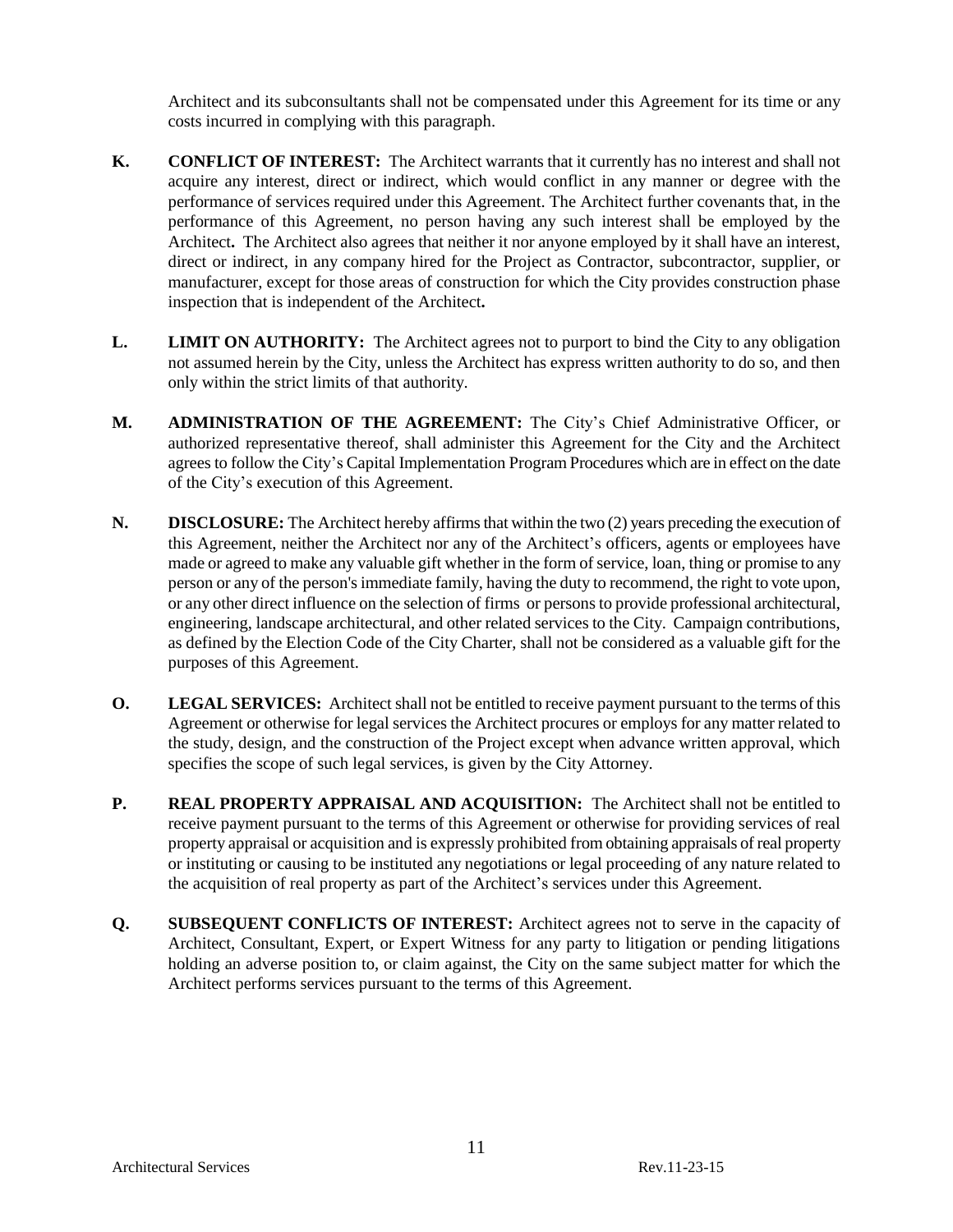# **ARTICLE XII INSURANCE**

The Architect shall procure and maintain at its expense until final payment by the City for services covered by this Agreement, insurance in the kinds and amounts hereinafter provided with insurance companies authorized to do business in the State of New Mexico, covering all operations under this Agreement, whether performed by it or its agents. Before commencing the work, the Architect shall furnish to the City a certificate in a form satisfactory to the City showing that it has complied with this Article. Such certificate is required in addition to a copy of each insurance policy required in this article. Various types of required insurance may be written in one or more policies. Kinds and amounts of insurance required are as follows:

- **A. COMMERCIAL GENERAL LIABILITY INSURANCE INCLUDING AUTOMOBILE:**  Commercial general liability and automobile insurance policies with liability limits in amounts not less than \$1,000,000.00 combined single limit of liability for bodily injury, including death, and property damage in any one occurrence, for each policy shall be required. Said policies of insurance shall be in effect for the term of this Agreement and include coverage for all operations performed for the City by the Architect, coverage for the use of all owned, non-owned, hired automobiles, vehicles and other equipment both on and off work, and contractual liability coverage shall not exclude the indemnification provisions (including but not limited to Article IX) of this Agreement. The City shall be named an additional insured on the Commercial General Liability Insurance policy on a primary on-contributory basis. This insurance will be primary and will not seek contribution from any other insurance available to the additional insured.
- **B. WORKER'S COMPENSATION INSURANCE:** Worker's Compensation Insurance in accordance with the provisions of the Workers' Compensation Act, Sections 52-1-1, et seq., NMSA 1978.

#### **C. PROFESSIONAL LIABILITY INSURANCE:**

- 1. Professional liability insurance in an amount of not less than \$250,000 in the aggregate, provided however, that there shall not be a per claim limit of less than \$250,000. Such policy shall be in effect for the term of this Agreement (the "Basic Professional Liability Insurance"),
- 2. A policy for "claims made" coverage shall satisfy the requirements of this section, only when coverage is provided for the entire time of the performance of this contract and for one (1) year thereafter, and
	- **(a)** All insurance policies shall allow the Architect to extend the time in which a claim may be made for one (1) year, or for a period equal to the time remaining during which insurance is required by this contract after the cancellation of the policy, whichever is greater, for occurrences or claims that may arise during the term of the policy, and;
	- **(b)** Each new policy shall provide for an inception (or retroactive) date that is the same as the initial effective date of this Agreement, provided that subsections C.2(a) and C.2(b) will not both be required as long as continuous coverage is provided for the time set forth above.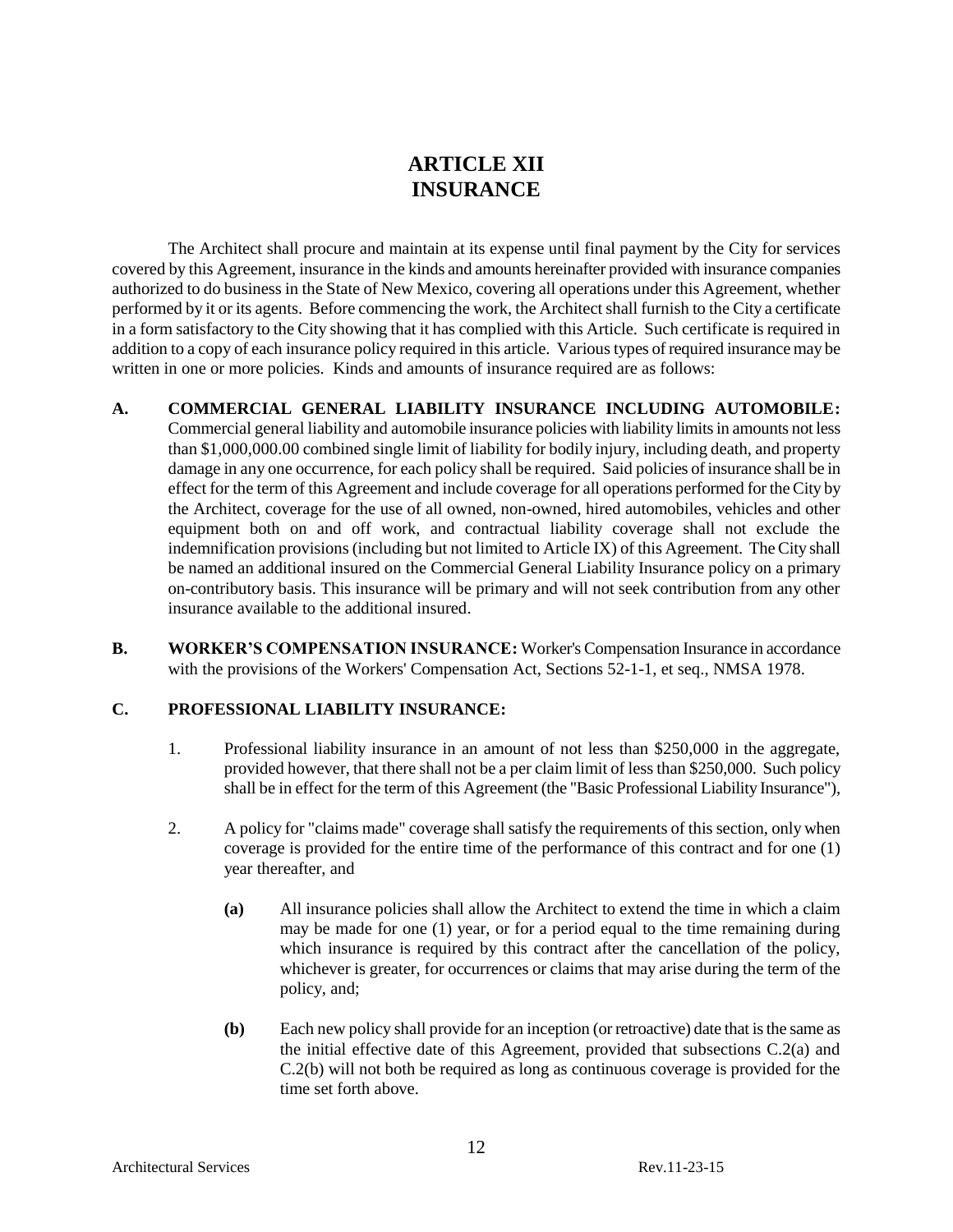- **D. COSTS OF INSURANCE AND INCREASED LIMITS:** In the event the City elects to require additional insurance coverage, the cost directly incurred by the Architect which is in addition to the Architect's Basic Professional Liability Insurance shall be a direct reimbursable expense (additional insurance premium cost only), which shall be paid by the City. If, during the term of this Agreement, the City requires the Architect to increase the minimum limits of any insurance required herein, an adjustment in the Architect's compensation will be made in the amount of the actual cost of additional insurance attributable directly to this Agreement.
- **E.** The City reserves the right to review copies of all required insurance policies and amendments or replacement policies at any time.

## **ARTICLE XIII DISCRIMINATION PROHIBITED**

In performing the services required hereunder, the Architect shall not discriminate against any individual on the basis of race, color, religion, sex, sexual orientation, national origin or ancestry, age, or physical handicap.

# **ARTICLE XIV MULTI-PHASE CONSTRUCTION CONTRACTS**

Where multi-phase construction contracts, other than multi-phase construction contracts that are specifically provided in this Agreement, are deemed to be in the best interest of the City and are so ordered in writing by the City, then a supplement to this Agreement shall be negotiated between the Architect and the City.

## **ARTICLE XV DISPUTE RESOLUTION**

- **A. MEDIATION PROCEDURES:** In the event a dispute concerning this Agreement arises, any party seeking relief shall mail or deliver a written demand to the other party, describing the relief sought and the basis for such relief. The City and the Architect shall attempt to informally negotiate a resolution of such demand. In the event the negotiations fail or no resolution is reached within fifteen days after receipt of the demand, whichever first occurs, the dispute shall be submitted to non-binding mediation. Each party shall pay in equal shares all fees and costs assessed by the mediator. Unless agreed in writing otherwise, the failure of any party making a demand to request mediation within thirty days of the original submission of the demand shall be deemed a waiver of mediation requirements herein, and the parties shall proceed pursuant to Section B of this Article. In the event the dispute is submitted to arbitration, the parties may enter into a written agreement to stay arbitration pending completion of mediation.
- **B. ARBITRATION:** If mediation is not successful, any dispute concerning this Agreement, or the performance, interpretation, or breach thereof, shall then be settled by arbitration pursuant to the Construction Industry Arbitration Rules ("Rules") of the American Arbitration Association ("AAA") then in effect. The arbitrator(s) shall have no power to render an award, which has the effect of altering or amending or changing in any way any provision of this Agreement. The award of the arbitrator(s) shall be final and binding. Judgment upon any such award shall be rendered only by any state or federal court sitting in Bernalillo County, New Mexico. Any and all arbitration proceedings,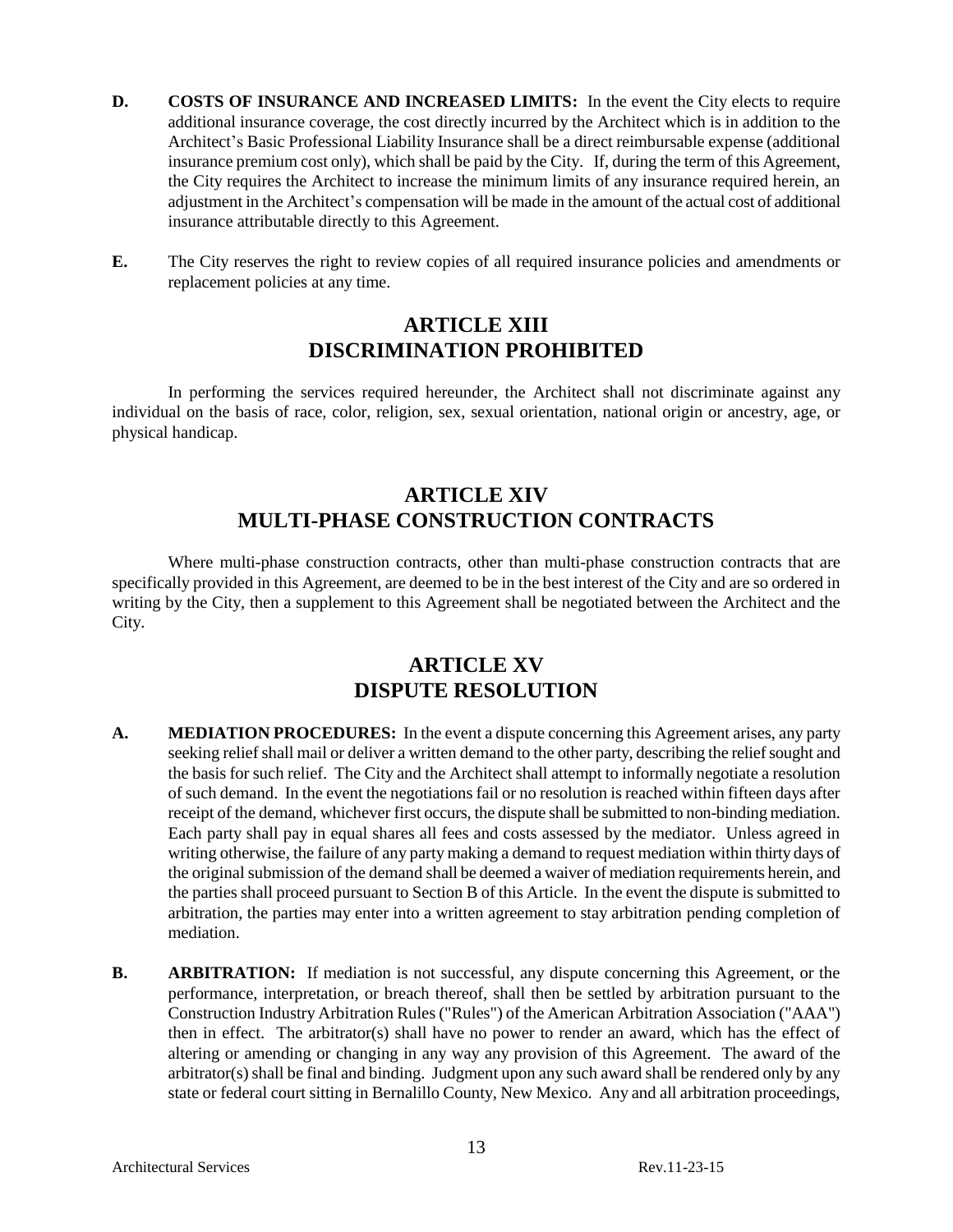including discovery ordered by the arbitrator(s) shall take place in Bernalillo County, New Mexico or in the County in which the construction site, which is the subject of this Agreement, is located. In the event this Agreement requires a study phase only, the arbitration proceedings shall be held only in Bernalillo County. In any such arbitration, the arbitrator(s) shall have the powers of a court having jurisdiction as well as all of the powers pursuant to the Rules. Without limiting the generality of the foregoing, the arbitrator(s) shall have the power to issue orders for injunctive relief.

- **C. INJUNCTIVE RELIEF:** The City and the Architect consent and agree to the issuance of any temporary restraining order or preliminary injunction, by any Court sitting in Bernalillo County having jurisdiction, upon the application of any party to the arbitration. Such authority of a Court to order injunctive relief shall terminate upon completion of the appointment of an arbitrator(s) who will then have jurisdiction to issue orders for injunctive relief. Any party to the arbitration may apply to the arbitrator(s) for issuance of an injunction or similar relief, and such application shall be heard by the arbitrator(s) within ten (10) days after the application is filed with AAA. Any Court in Bernalillo County, New Mexico having jurisdiction to render an order confirming the award of the arbitrator(s) shall have jurisdiction to enter an order confirming the issuance of such injunction and making it an order of the Court.
- **D. CONSOLIDATION AND JOINDER:** The City and the Architect consent to the joinder in arbitration of any party necessary for the complete resolution of all disputes arising out of the performance of contracts pertaining to the Work of the Project, including but not limited to the Architect and its subcontractors and subconsultants and the Contractor and its subcontractors and suppliers. The City and the Architect also consent to the consolidation of any arbitration under this Agreement with any other arbitration involving the performance of contracts pertaining to the Work of the Project.
- **E. ARBITRATION PROVISION REQUIRED:** In the event the City enters into a construction contract for the project, the City shall require this Dispute Resolution provision (with appropriate changes in the description of the parties) in its contract with the Contractor.
- **F. DEMAND:** Notice of demand for arbitration must be filed in writing with the other parties to this Dispute Resolution Article and with AAA. The demand must be made within a reasonable time after the claim, dispute or other matter in question has arisen. In no event may the demand for arbitration be made after the date when institution of legal or equitable proceedings based on such claim, dispute, or other matter in question would be barred by the applicable statute of limitations.

# **ARTICLE XVI CONSTRUCTION CONTRACTOR INDEMNIFICATION**

The City will require in the general conditions of any construction contract, language which states that the construction contractor is required to defend, indemnify, save and hold harmless the City and the Architect and their officers, agents, and employees from and against all suits, actions or claims of any character brought because of any injury or damage received or sustained by any person, persons or property arising out of the performance of the work of the Contractor, or by reason of any act or omission, neglect or misconduct of the Contractor, his agent or employees or any Subcontractor, his agents or employees. The City and the Architect shall also be named as additional insured on the Contractor's commercial general liability insurance policy.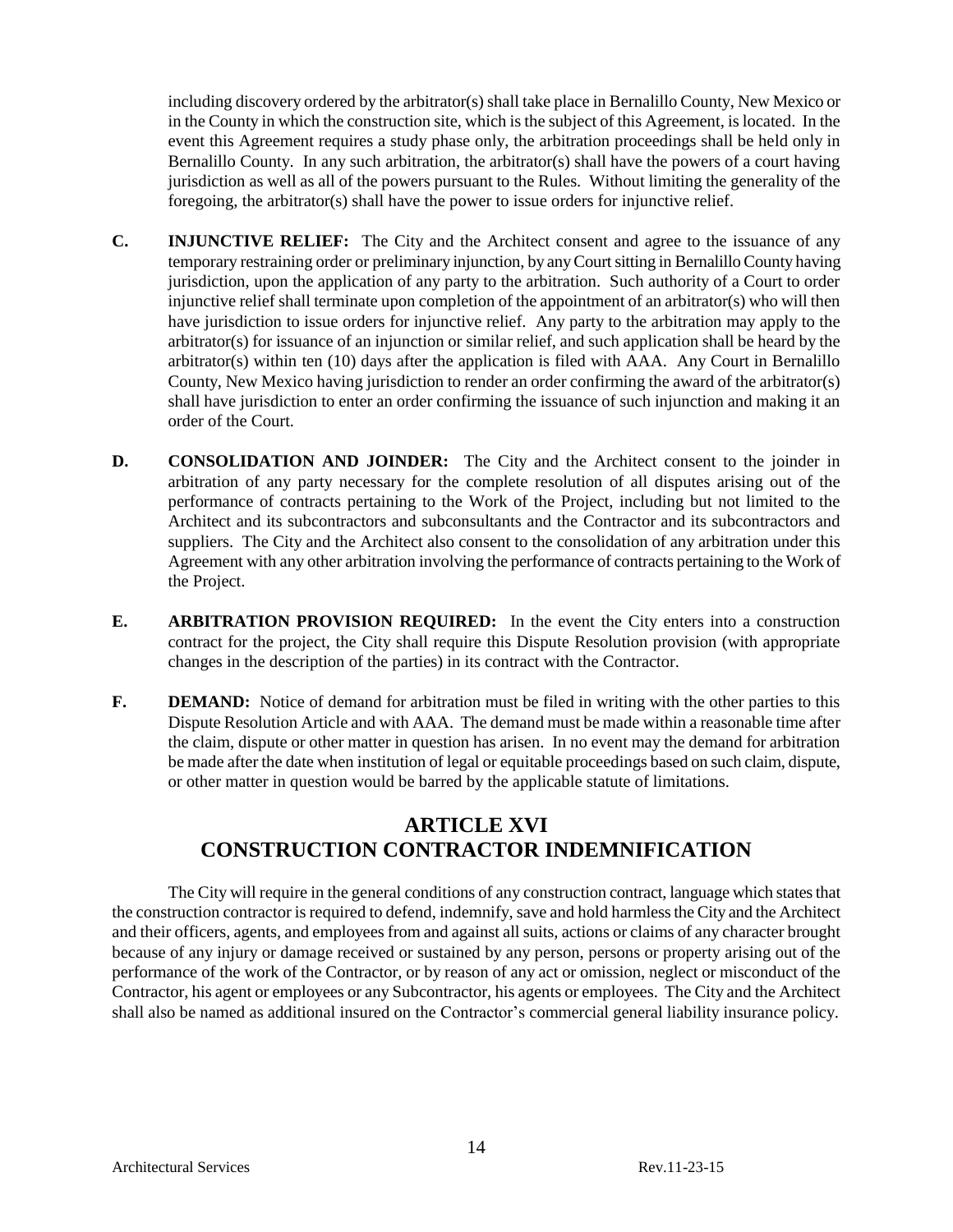## **ARTICLE XVII HAZARDOUS MATERIALS**

Unless otherwise stated in Exhibit I, the Architect shall not be responsible for identification, handling, containment, abatement, or in any other respect, for any asbestos or hazardous material if such is present in connection with the project. In the event that the City becomes aware of the presence of asbestos or hazardous material at the job site, the City shall be responsible for complying with all applicable federal and state rules and regulations, and shall immediately notify the Architect, who shall then be entitled to cease any of its services that may be affected by such presence, without any liability to the Architect arising therefrom. If the Architect becomes aware of the presence of asbestos or hazardous material at the job site, the Architect shall immediately cease any of its services that may be affected by such presence, without any liability arising therefrom, and inform the City of such materials presence. The Architect will work with the City, where possible, to help find the appropriate personnel, whether it be the City's staff, the Architect's staff, or another consultant, who can help the City with the determination of what to do with the asbestos or hazardous materials.

## **ARTICLE XVIII RELY ON DATA**

The Architect shall indicate to the City the information needed for rendering of services hereunder. The City shall provide to the Architect such information as is available to the City and the City's consultants and contractors, and the Architect shall be entitled to rely upon the accuracy and completeness thereof. The Architect shall review information provided by the City and others and shall give the City an opinion of the risk associated with reliance on such information. The City understands that it is impossible to eliminate all risk, because of the inherent limitation of the techniques available to develop the information, or because of errors, omissions or inaccuracies, which may exist in the information. This article does not modify Article VIII of this Agreement.

## **ARTICLE XIX CONSTRUCTION JOB SITE SAFETY**

The Architect shall endeavor to guard the City against defects and deficiencies in the work of the Contractor and give prompt notice to the City if the Architect observes or otherwise becomes aware of any fault or defect in the Project or non-conformance with the Contract Documents on the basis of on-site observations as an Architect. The Architect shall not be required to make exhaustive or continuous on-site inspections to check the quality or quantity of the Work. The Architect shall not be responsible for the construction means, methods, techniques, sequences or procedures, or for the safety precautions and programs in connection with the Work, and shall not be responsible for the Contractor'sfailure to carry out the Work in accordance with the Contract Documents.